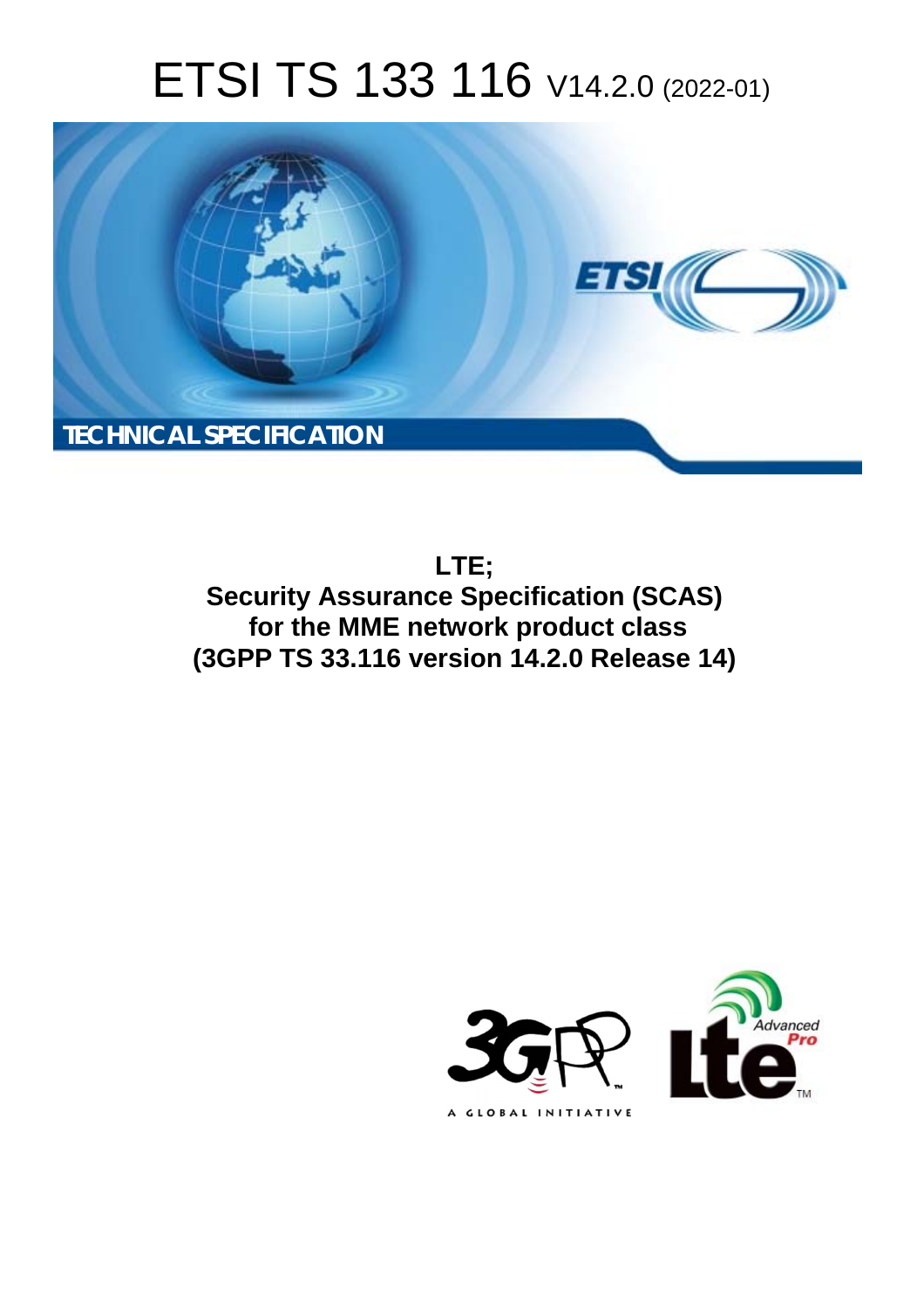Reference RTS/TSGS-0333116ve20

Keywords

LTE,SECURITY

#### *ETSI*

650 Route des Lucioles F-06921 Sophia Antipolis Cedex - FRANCE

Tel.: +33 4 92 94 42 00 Fax: +33 4 93 65 47 16

Siret N° 348 623 562 00017 - APE 7112B Association à but non lucratif enregistrée à la Sous-Préfecture de Grasse (06) N° w061004871

#### *Important notice*

The present document can be downloaded from: <http://www.etsi.org/standards-search>

The present document may be made available in electronic versions and/or in print. The content of any electronic and/or print versions of the present document shall not be modified without the prior written authorization of ETSI. In case of any existing or perceived difference in contents between such versions and/or in print, the prevailing version of an ETSI deliverable is the one made publicly available in PDF format at [www.etsi.org/deliver](http://www.etsi.org/deliver).

Users of the present document should be aware that the document may be subject to revision or change of status. Information on the current status of this and other ETSI documents is available at <https://portal.etsi.org/TB/ETSIDeliverableStatus.aspx>

If you find errors in the present document, please send your comment to one of the following services: <https://portal.etsi.org/People/CommiteeSupportStaff.aspx>

#### *Notice of disclaimer & limitation of liability*

The information provided in the present deliverable is directed solely to professionals who have the appropriate degree of experience to understand and interpret its content in accordance with generally accepted engineering or other professional standard and applicable regulations.

No recommendation as to products and services or vendors is made or should be implied.

No representation or warranty is made that this deliverable is technically accurate or sufficient or conforms to any law and/or governmental rule and/or regulation and further, no representation or warranty is made of merchantability or fitness for any particular purpose or against infringement of intellectual property rights.

In no event shall ETSI be held liable for loss of profits or any other incidental or consequential damages.

Any software contained in this deliverable is provided "AS IS" with no warranties, express or implied, including but not limited to, the warranties of merchantability, fitness for a particular purpose and non-infringement of intellectual property rights and ETSI shall not be held liable in any event for any damages whatsoever (including, without limitation, damages for loss of profits, business interruption, loss of information, or any other pecuniary loss) arising out of or related to the use of or inability to use the software.

#### *Copyright Notification*

No part may be reproduced or utilized in any form or by any means, electronic or mechanical, including photocopying and microfilm except as authorized by written permission of ETSI. The content of the PDF version shall not be modified without the written authorization of ETSI.

The copyright and the foregoing restriction extend to reproduction in all media.

© ETSI 2022. All rights reserved.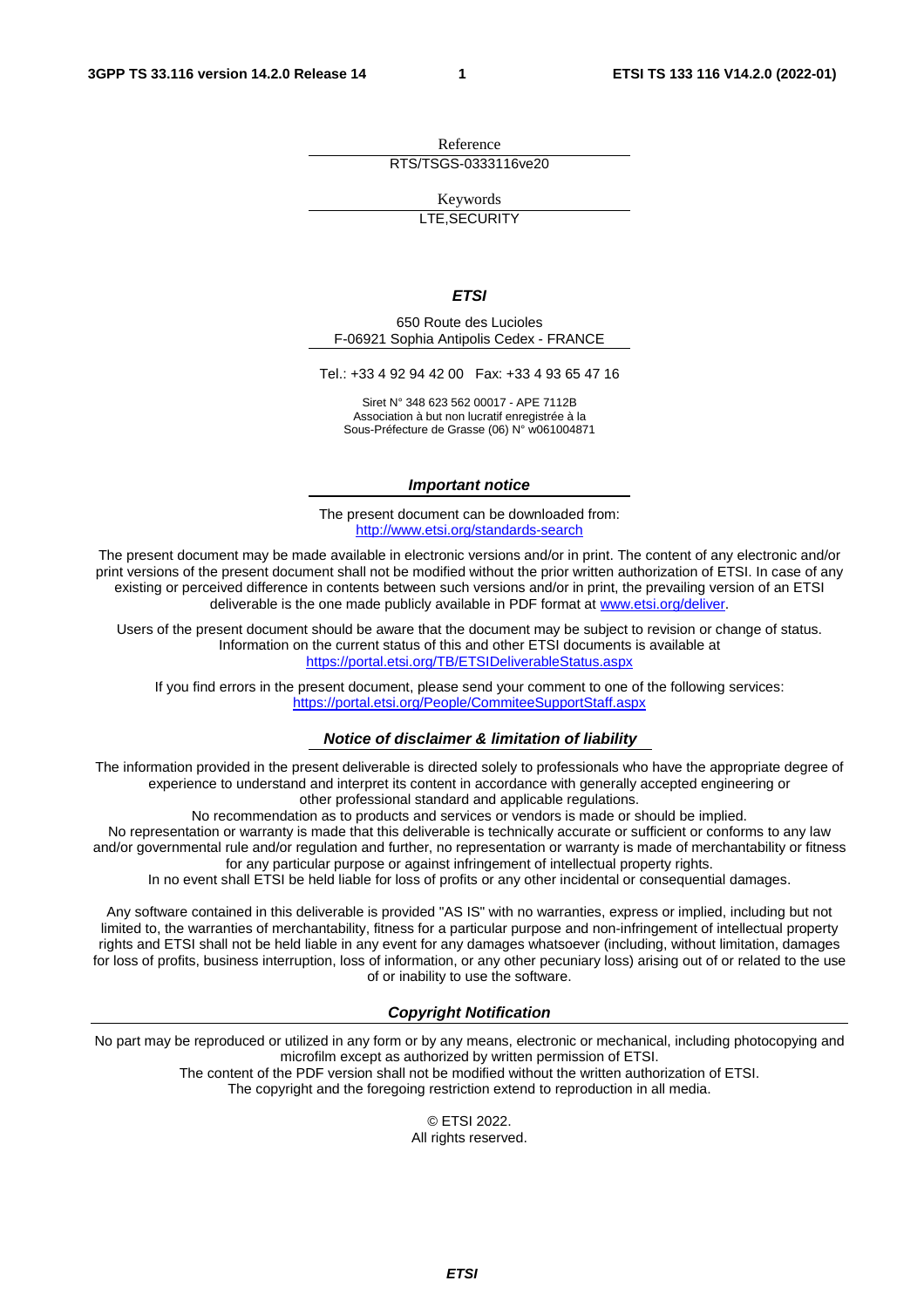# Intellectual Property Rights

#### Essential patents

IPRs essential or potentially essential to normative deliverables may have been declared to ETSI. The declarations pertaining to these essential IPRs, if any, are publicly available for **ETSI members and non-members**, and can be found in ETSI SR 000 314: *"Intellectual Property Rights (IPRs); Essential, or potentially Essential, IPRs notified to ETSI in respect of ETSI standards"*, which is available from the ETSI Secretariat. Latest updates are available on the ETSI Web server ([https://ipr.etsi.org/\)](https://ipr.etsi.org/).

Pursuant to the ETSI Directives including the ETSI IPR Policy, no investigation regarding the essentiality of IPRs, including IPR searches, has been carried out by ETSI. No guarantee can be given as to the existence of other IPRs not referenced in ETSI SR 000 314 (or the updates on the ETSI Web server) which are, or may be, or may become, essential to the present document.

#### **Trademarks**

The present document may include trademarks and/or tradenames which are asserted and/or registered by their owners. ETSI claims no ownership of these except for any which are indicated as being the property of ETSI, and conveys no right to use or reproduce any trademark and/or tradename. Mention of those trademarks in the present document does not constitute an endorsement by ETSI of products, services or organizations associated with those trademarks.

**DECT™**, **PLUGTESTS™**, **UMTS™** and the ETSI logo are trademarks of ETSI registered for the benefit of its Members. **3GPP™** and **LTE™** are trademarks of ETSI registered for the benefit of its Members and of the 3GPP Organizational Partners. **oneM2M™** logo is a trademark of ETSI registered for the benefit of its Members and of the oneM2M Partners. **GSM**® and the GSM logo are trademarks registered and owned by the GSM Association.

# Legal Notice

This Technical Specification (TS) has been produced by ETSI 3rd Generation Partnership Project (3GPP).

The present document may refer to technical specifications or reports using their 3GPP identities. These shall be interpreted as being references to the corresponding ETSI deliverables.

The cross reference between 3GPP and ETSI identities can be found under<http://webapp.etsi.org/key/queryform.asp>.

# Modal verbs terminology

In the present document "**shall**", "**shall not**", "**should**", "**should not**", "**may**", "**need not**", "**will**", "**will not**", "**can**" and "**cannot**" are to be interpreted as described in clause 3.2 of the [ETSI Drafting Rules](https://portal.etsi.org/Services/editHelp!/Howtostart/ETSIDraftingRules.aspx) (Verbal forms for the expression of provisions).

"**must**" and "**must not**" are **NOT** allowed in ETSI deliverables except when used in direct citation.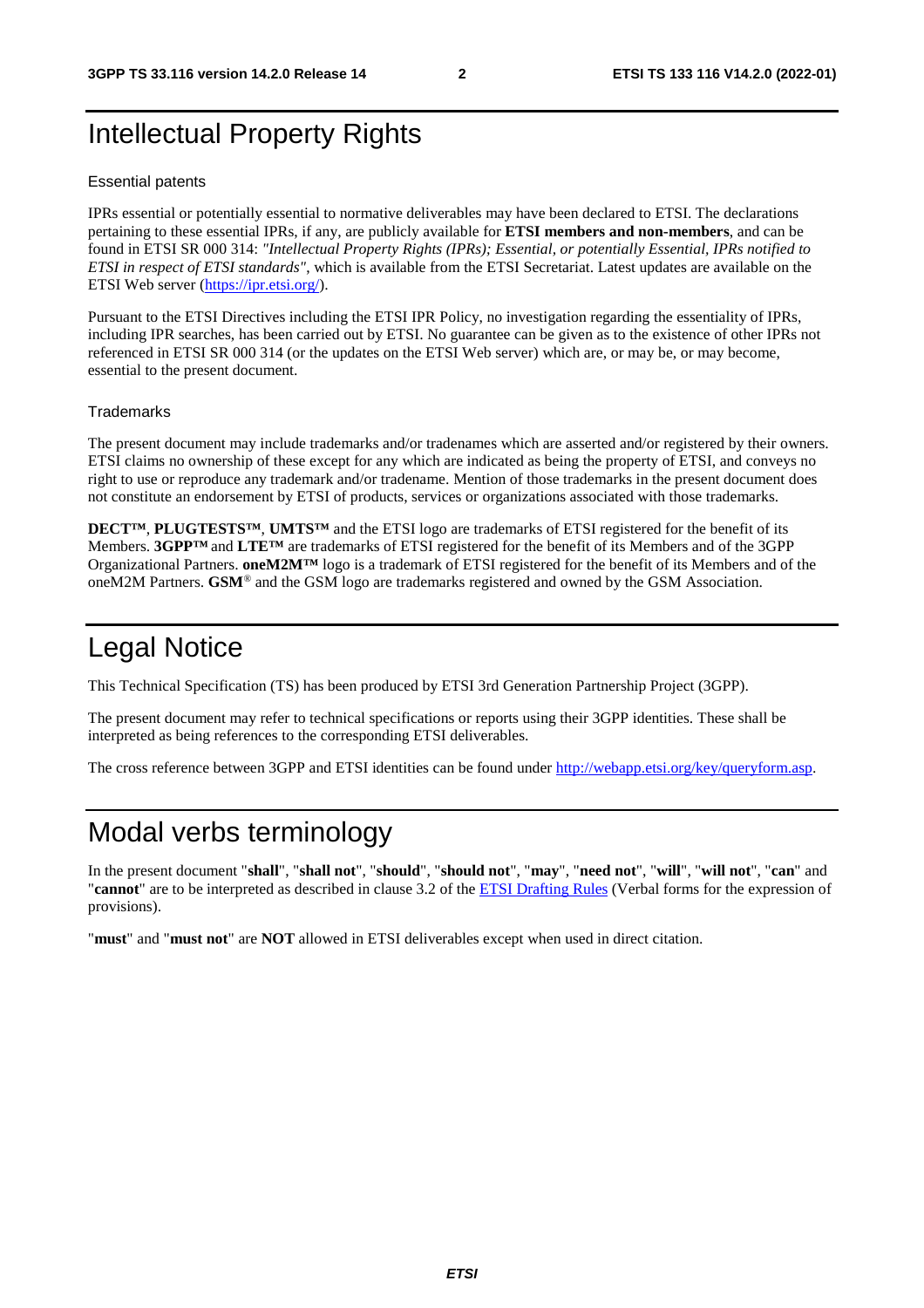$\mathbf{3}$ 

# Contents

| 1                      |                                                                                                |  |  |  |  |
|------------------------|------------------------------------------------------------------------------------------------|--|--|--|--|
| 2                      |                                                                                                |  |  |  |  |
| 3                      |                                                                                                |  |  |  |  |
| 3.1                    |                                                                                                |  |  |  |  |
| 3.2                    |                                                                                                |  |  |  |  |
| 4                      |                                                                                                |  |  |  |  |
| 4.1                    |                                                                                                |  |  |  |  |
| 4.2                    |                                                                                                |  |  |  |  |
| 4.2.1                  |                                                                                                |  |  |  |  |
| 4.2.2                  | Security functional requirements on the MME deriving from 3GPP specifications and related test |  |  |  |  |
| 4.2.2.1                | Security functional requirements on the MME deriving from 3GPP specifications - general        |  |  |  |  |
|                        |                                                                                                |  |  |  |  |
| 4.2.2.2                |                                                                                                |  |  |  |  |
| 4.2.2.2.1              |                                                                                                |  |  |  |  |
| 4.2.2.2.2<br>4.2.2.2.3 |                                                                                                |  |  |  |  |
| 4.2.2.2.4              |                                                                                                |  |  |  |  |
| 4.2.2.2.5              | Not forwarding unused EPS authentication data between different security domains  10           |  |  |  |  |
| 4.2.2.3                |                                                                                                |  |  |  |  |
| 4.2.2.3.1              |                                                                                                |  |  |  |  |
| 4.2.2.3.2              |                                                                                                |  |  |  |  |
| 4.2.2.3.3              |                                                                                                |  |  |  |  |
| 4.2.2.3.4              |                                                                                                |  |  |  |  |
| 4.2.2.4                |                                                                                                |  |  |  |  |
| 4.2.2.4.1              |                                                                                                |  |  |  |  |
| 4.2.2.4.2              |                                                                                                |  |  |  |  |
| 4.2.2.5                |                                                                                                |  |  |  |  |
| 4.2.2.5.1              |                                                                                                |  |  |  |  |
| 4.2.2.5.2              |                                                                                                |  |  |  |  |
| 4.2.2.5.3              |                                                                                                |  |  |  |  |
| 4.2.2.6                |                                                                                                |  |  |  |  |
| 4.2.2.6.1              |                                                                                                |  |  |  |  |
| 4.2.3                  |                                                                                                |  |  |  |  |
| 4.2.3.1                |                                                                                                |  |  |  |  |
| 4.2.3.2                |                                                                                                |  |  |  |  |
| 4.2.3.2.1              |                                                                                                |  |  |  |  |
| 4.2.3.2.2              |                                                                                                |  |  |  |  |
| 4.2.3.2.3              |                                                                                                |  |  |  |  |
| 4.2.3.2.4              |                                                                                                |  |  |  |  |
| 4.2.3.2.5              |                                                                                                |  |  |  |  |
| 4.2.3.3                |                                                                                                |  |  |  |  |
| 4.2.3.4                |                                                                                                |  |  |  |  |
| 4.2.3.5                |                                                                                                |  |  |  |  |
| 4.2.3.6                |                                                                                                |  |  |  |  |
| 4.2.4                  |                                                                                                |  |  |  |  |
| 4.2.5                  |                                                                                                |  |  |  |  |
| 4.2.6                  |                                                                                                |  |  |  |  |
| 4.3                    |                                                                                                |  |  |  |  |
| 4.3.1                  |                                                                                                |  |  |  |  |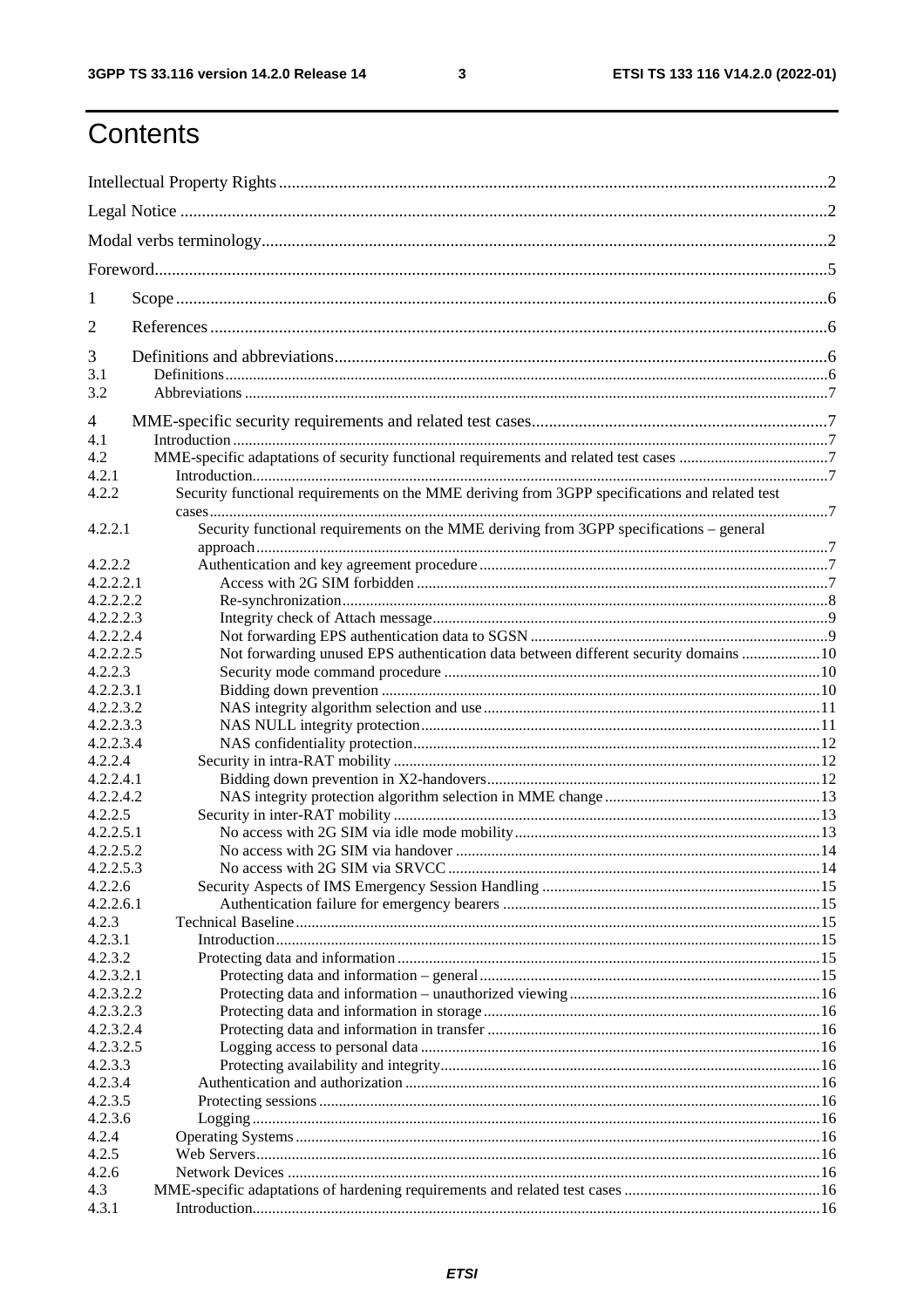$\overline{\mathbf{4}}$ 

| 4.4   |  |  |  |  |  |  |
|-------|--|--|--|--|--|--|
| 4.3.5 |  |  |  |  |  |  |
| 4.3.4 |  |  |  |  |  |  |
| 4.3.3 |  |  |  |  |  |  |
| 4.3.2 |  |  |  |  |  |  |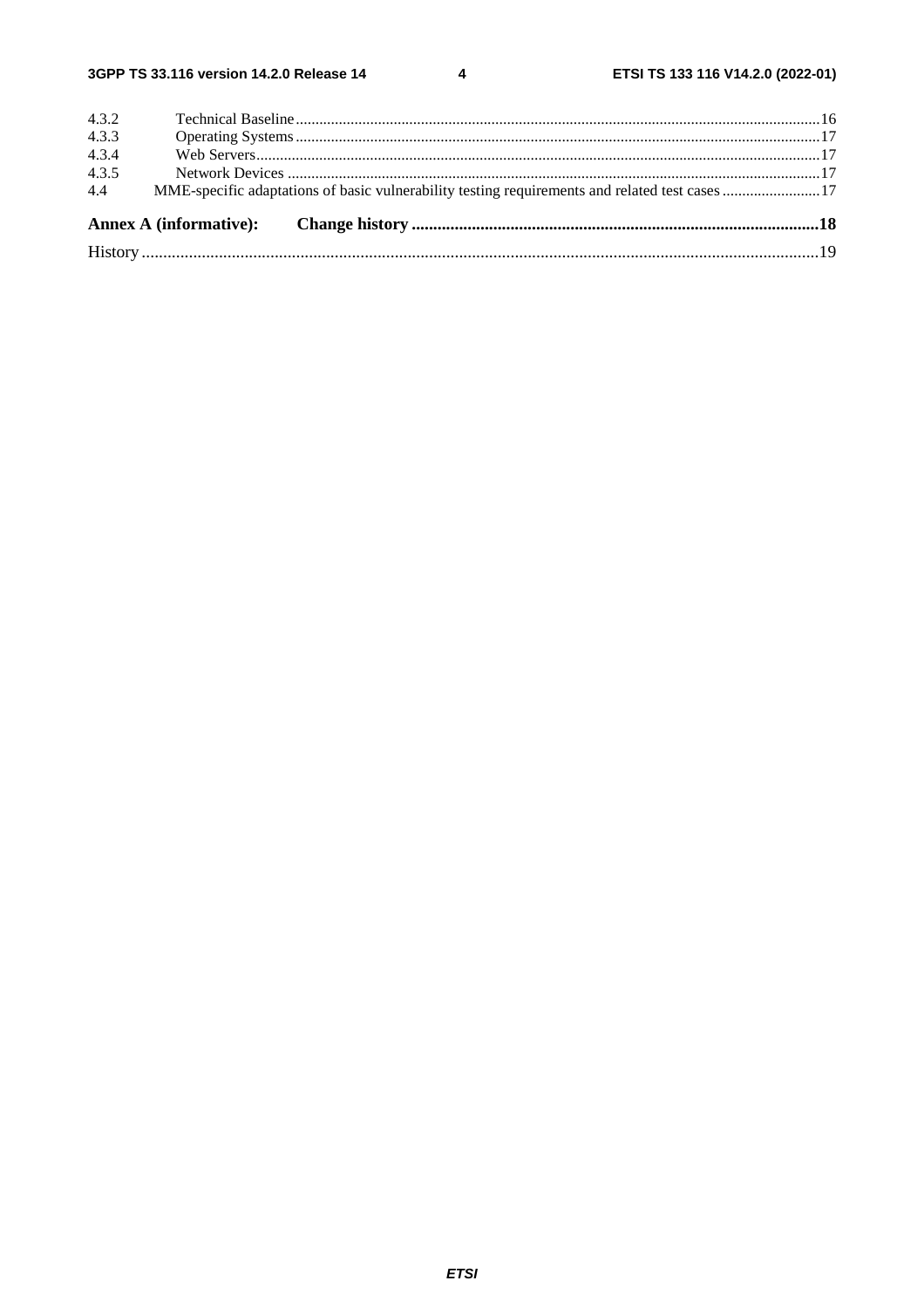# Foreword

This Technical Specification has been produced by the 3<sup>rd</sup> Generation Partnership Project (3GPP).

The contents of the present document are subject to continuing work within the TSG and may change following formal TSG approval. Should the TSG modify the contents of the present document, it will be re-released by the TSG with an identifying change of release date and an increase in version number as follows:

Version x.y.z

where:

- x the first digit:
	- 1 presented to TSG for information;
	- 2 presented to TSG for approval;
	- 3 or greater indicates TSG approved document under change control.
- y the second digit is incremented for all changes of substance, i.e. technical enhancements, corrections, updates, etc.
- z the third digit is incremented when editorial only changes have been incorporated in the document.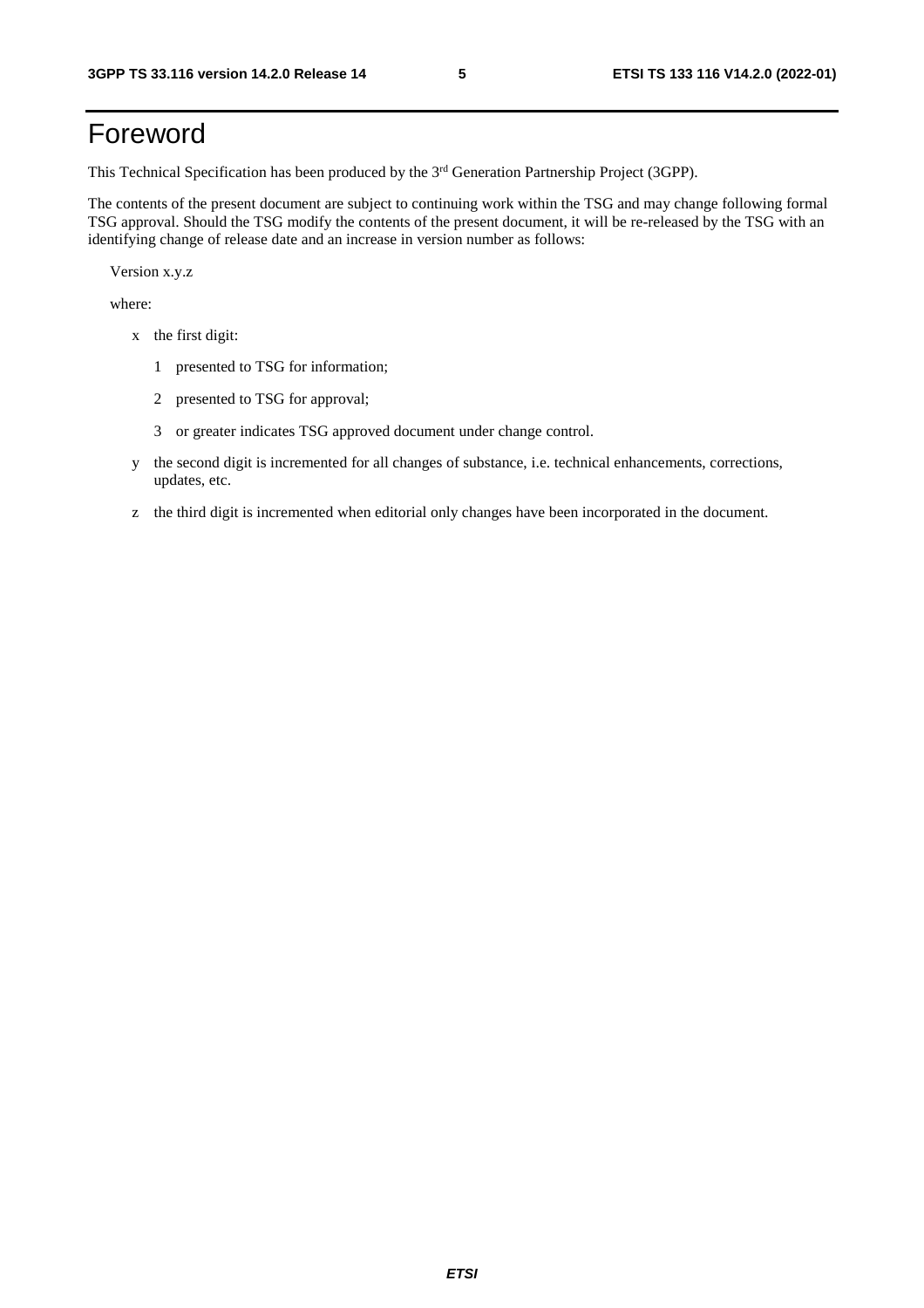# 1 Scope

The present document contains objectives, requirements and test cases that are specific to the MME network product class. It refers to the Catalogue of General Security Assurance Requirements and formulates specific adaptions of the requirements and test cases given there, as well as specifying requirements and test cases unique to the MME network product class.

# 2 References

The following documents contain provisions which, through reference in this text, constitute provisions of the present document.

- References are either specific (identified by date of publication, edition number, version number, etc.) or non-specific.
- For a specific reference, subsequent revisions do not apply.
- For a non-specific reference, the latest version applies. In the case of a reference to a 3GPP document (including a GSM document), a non-specific reference implicitly refers to the latest version of that document *in the same Release as the present document*.
- [1] 3GPP TR 21.905: "Vocabulary for 3GPP Specifications".
- [2] 3GPP TR 41.001: "GSM Specification set".
- [3] 3GPP TR 33.117: "Catalogue of General Security Assurance Requirements".
- [4] 3GPP TR 33.916: "Security assurance scheme for 3GPP network products for 3GPP network product classes".
- [5] 3GPP TS 33.401: "3GPP System Architecture Evolution (SAE); Security architecture".
- [6] void.
- [7] 3GPP TS 23.401: "General Packet Radio Service (GPRS) enhancements for Evolved Universal Terrestrial Radio Access Network (E-UTRAN) access".
- [8] 3GPP TS 33.102: "3G security; Security architecture".

# 3 Definitions and abbreviations

# 3.1 Definitions

For the purposes of the present document, the terms and definitions given in 3GPP TR 21.905 [1] and the following apply. A term defined in the present document takes precedence over the definition of the same term, if any, in 3GPP TR 21.905 [1].

**MME Application:** The running processes (typically more than one) executing the software package for the MME functions and OAM functions of the MME network product model.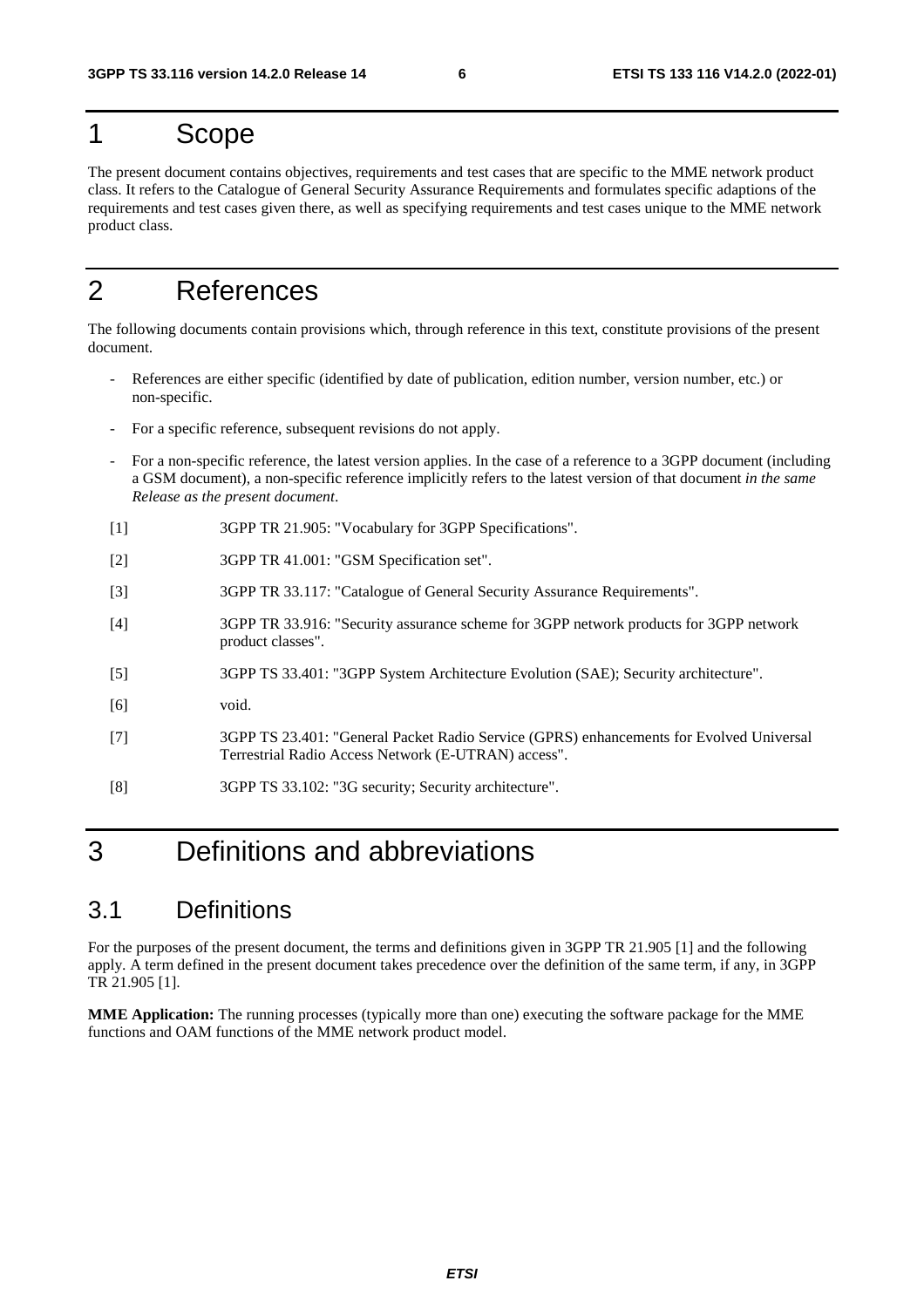# 3.2 Abbreviations

For the purposes of the present document, the abbreviations given in 3GPP TR 21.905 [1] and the following apply. An abbreviation defined in the present document takes precedence over the definition of the same abbreviation, if any, in 3GPP TR 21.905 [1].

# 4 MME-specific security requirements and related test cases

# 4.1 Introduction

The structure of the present TS 33.116 is aligned with TS 33.117 such that the MME-specific adaptation of a generic requirement in 33.sas, clause 4.a.b.c.d, can be always found in TS 33.116, clause 4.a.b.c.d. The text on pre-requisites for testing in clause 4.1.2 of TS 33.117 [3] applies also to the present document.

# 4.2 MME-specific adaptations of security functional requirements and related test cases

4.2.1 Introduction

# 4.2.2 Security functional requirements on the MME deriving from 3GPP specifications and related test cases

### 4.2.2.1 Security functional requirements on the MME deriving from 3GPP specifications – general approach

In addition to the requirements and test cases in TS 33.117, clause 4.2.2, an MME shall satisfy the following:

It is assumed for the purpose of the present SCAS that an MME conforms to all mandatory security-related provisions pertaining to an MME in:

- 3GPP TS 33.401: "EPS security architecture";
- other 3GPP specifications that make reference to TS 33.401 or are referred to from TS 33.401 (e.g. TS 23.401 [7]).

Security procedures pertaining to an MME are typically embedded in mobility management procedures and are hence assumed to be tested together with them. Examples include:

- AKA authentication is embedded in an Attach procedure or a TAU procedure.
- Security Mode Control is embedded in an Attach procedure or a TAU procedure.
- The derivation of a mapped security context is embedded in inter-RAT mobility procedures.

### 4.2.2.2 Authentication and key agreement procedure

### 4.2.2.2.1 Access with 2G SIM forbidden

*Requirement Name*: 2G SIM access forbidden

*Requirement Reference:* TBA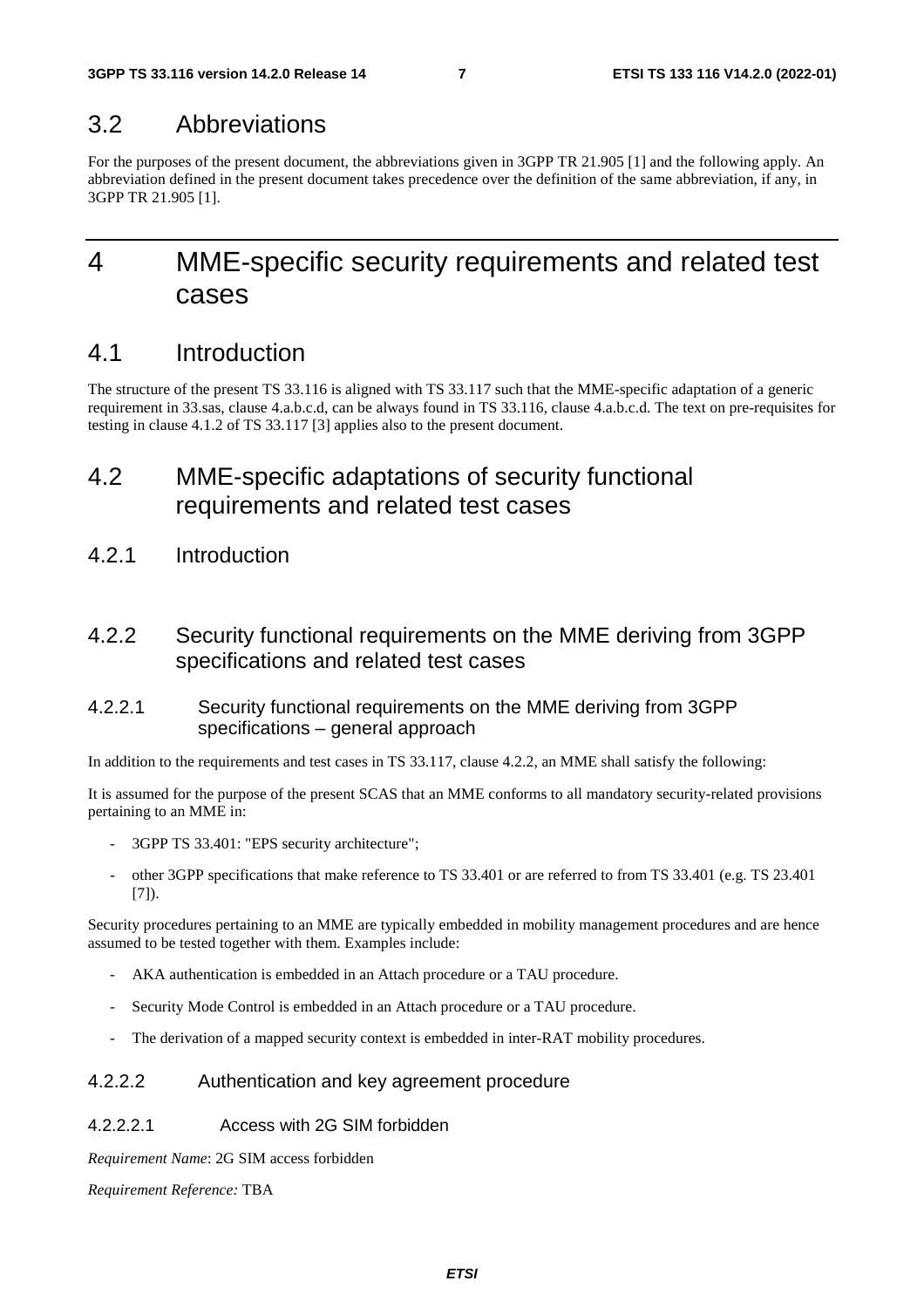*Requirement Description*: "Access to E-UTRAN with a 2G SIM or a SIM application on a UICC shall not be granted." as specified in TS 33.401, clause 6.1.1.

#### *Threat References*: TBA

*Security Objective References*: TBA

*Test Case*:

#### **Purpose:**

Verify that access to EPS with a 2G SIM is not possible.

#### **Pre-Conditions:**

Test environment with HSS. HSS may be simulated.

#### **Execution Steps**

Include 2G authentication vector in *authentication data response* from HSS.

#### **Expected Results:**

MME rejects UE authentication when receiving 2G authentication vector from HSS.

NOTE: When both MME and HSS function correctly 2G authentication vector are never included in authentication data response from HSS to MME.

#### 4.2.2.2.2 Re-synchronization

*Requirement Name*: Inclusion of RAND, AUTS

#### *Requirement Reference:* TBA

*Requirement Description*: "In the case of a synchronization failure, the MME shall also include RAND and AUTS." as specified in TS 33.401, clause 6.1.2.

*Threat References*: TBA

*Security Objective References*: TBA

*Test Case*: **Purpose:** 

Verify that Re-synchronization procedure works correctly.

#### **Pre-Conditions:**

Test environment with UE and HSS. UE and HSS may be simulated.

#### **Execution Steps**

The MME receives an AUTHENTICATION FAILURE message, with the EMM cause #21 "synch failure" and a re-synchronization token AUTS.

#### **Expected Results:**

The MME includes the stored RAND and the received AUTS in the *authentication data request* to the HSS.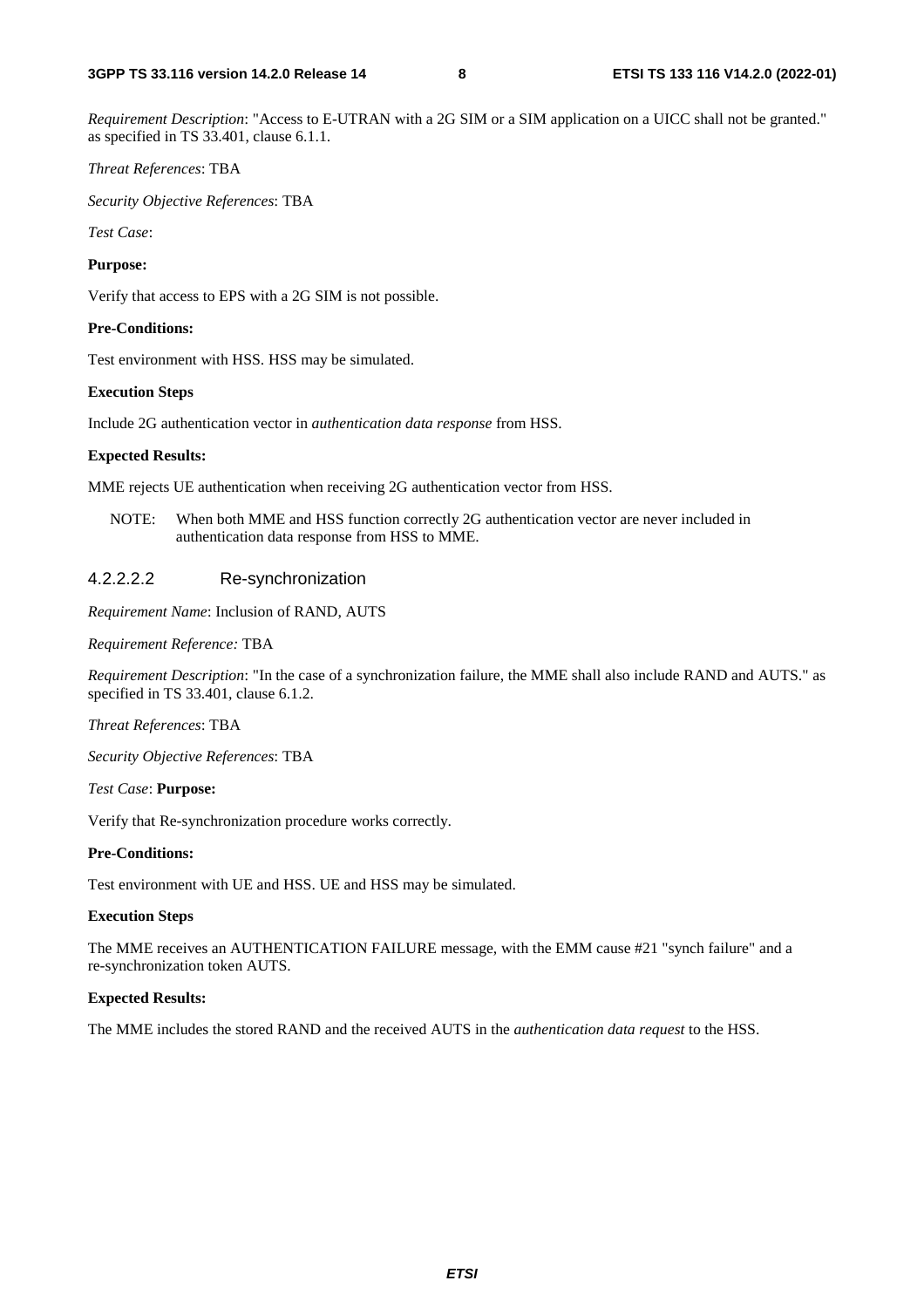NOTE: When RAND and AUTS are not included in the authentication data request to the HSS then the HSS will return a new authentication vector (AV) based on its current value of the sequence number  $\text{SQN}_{\text{HE}}$  (cf. TS 33.102, clause 6.3.5) A new authentication procedure between MME and UE using this new AV will be successful just the same if the cause of the synchronisation failure was the sending of a "stale" challenge, i.e. one that the UE had seen before or deemed to be too old. But if the cause of the synchronisation failure was a problem with the sequence number  $SON<sub>HE</sub>$  in the HSS (which should be very rare), and the RAND and AUTS are not included in the authentication data request to the HSS, then an update of SQN<sub>HE</sub> based on AUTS will not occur in the HSS, and the new authentication procedure between MME and UE using the new AV will fail again. This can be considered a security-relevant failure case as it may lead to a subscriber being shut out from the system permanently.

#### 4.2.2.2.3 Integrity check of Attach message

*Requirement Name*: Integrity check of Attach message

#### *Requirement Reference:* TBA

*Requirement Description*: "If the user cannot be identified or the integrity check fails, then the MME shall send a response indicating that the user identity cannot be retrieved." as specified in TS 33.401, clause 6.1.4.

*Threat References*: TBA

*Security Objective References*: TBA

*Test Case*:

#### **Purpose:**

Verify that secure user identification by means of integrity check of Attach request works correctly.

#### **Pre-Conditions:**

Test environment with new and old MME. New MME may be simulated.

#### **Execution Steps**

The old MME receives an Identification Request message from the new MME with incorrect integrity protection.

#### **Expected Results:**

The old MME sends a response indicating that the user identity cannot be retrieved.

#### 4.2.2.2.4 Not forwarding EPS authentication data to SGSN

*Requirement Name*: Not forwarding EPS authentication data to SGSN

*Requirement Reference:* TBA

*Requirement Description*: "EPS authentication data shall not be forwarded from an MME towards an SGSN." as specified in TS 33.401, clause 6.1.4.

*Threat References*: TBA

*Security Objective References*: TBA

*Test Case*:

#### **Purpose:**

Verify that EPS authentication data remains in the EPC.

#### **Pre-Conditions:**

Test environment with MME and SGSN. SGSN may be simulated.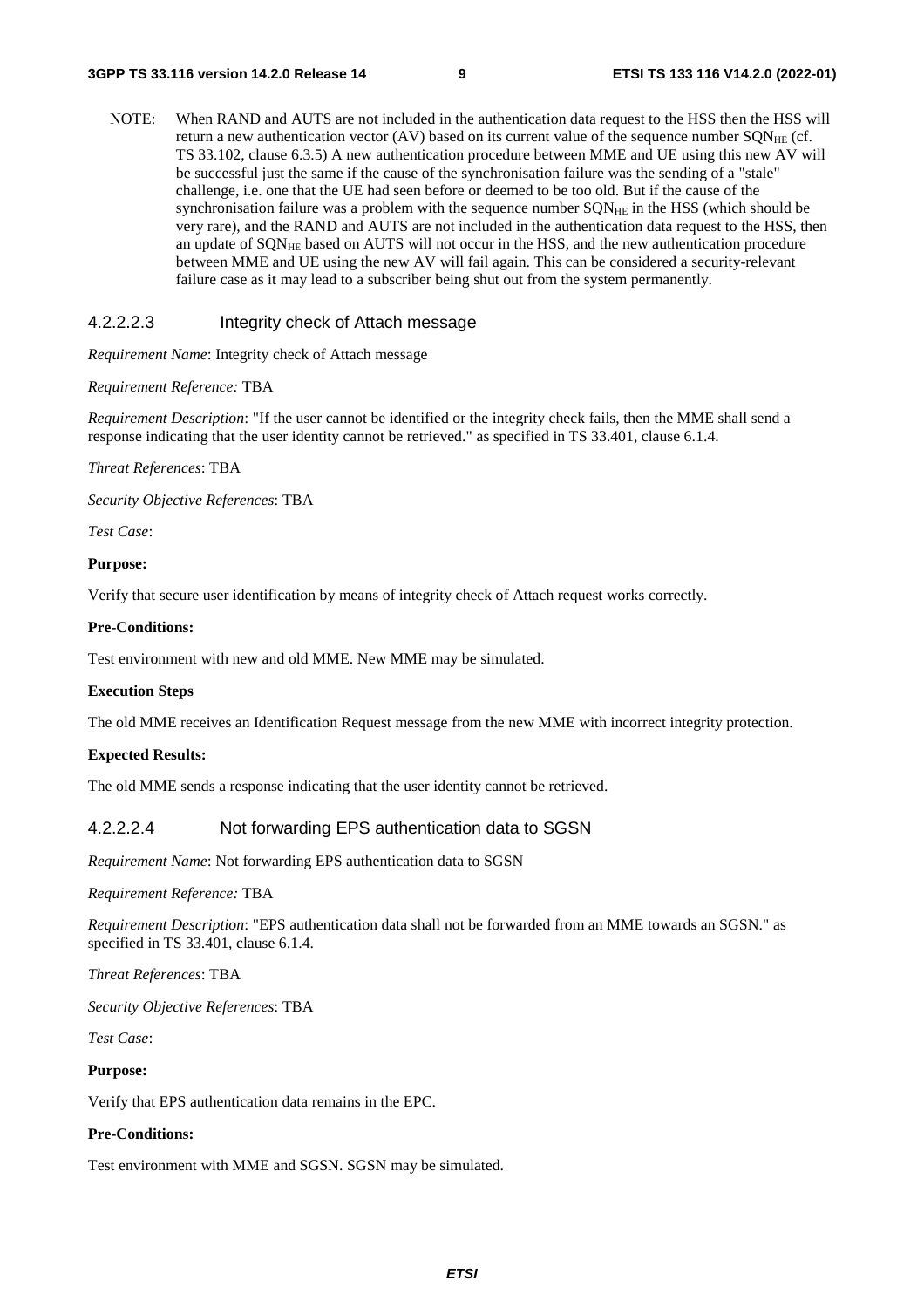#### **Execution Steps**

The MME receives an Identification Request message from the SGSN.

#### **Expected Results:**

The response to the SGSN does not include EPS authentication data.

#### 4.2.2.2.5 Not forwarding unused EPS authentication data between different security domains

*Requirement Name*: Not forwarding unused EPS authentication between different security domains

#### *Requirement Reference:* TBA

*Requirement Description*: "Unused EPS authentication vectors, or non-current EPS security contexts, shall not be distributed between MMEs belonging to different serving domains (PLMNs)." as specified in TS 33.401, clause 6.1.5.

*Threat References*: TBA

*Security Objective References*: TBA

*Test Case*:

#### **Purpose:**

Verify that unused EPS authentication data remains in the same serving domain.

#### **Pre-Conditions:**

Test environment with old and new MME in different serving domains. New MME may be simulated.

#### **Execution Steps**

The old MME receives an Identification Request message from the new MME.

#### **Expected Results:**

The response to the new MME does not include unused EPS authentication data.

#### 4.2.2.3 Security mode command procedure

#### 4.2.2.3.1 Bidding down prevention

*Requirement Name*: Bidding down prevention

*Requirement Reference:* TBA

*Requirement Description*: "The SECURITY MODE COMMAND shall include the replayed security capabilities of the UE." as specified in TS 33.401, clause 7.2.

#### *Threat References*: TBA

*Security Objective References*: TBA

*Test Case*:

#### **Purpose:**

Verify that bidding down by eliminating certain UE capabilities on the interface from UE to MME is not possible.

#### **Pre-Conditions:**

Test environment with UE. UE may be simulated.

#### **Execution Steps**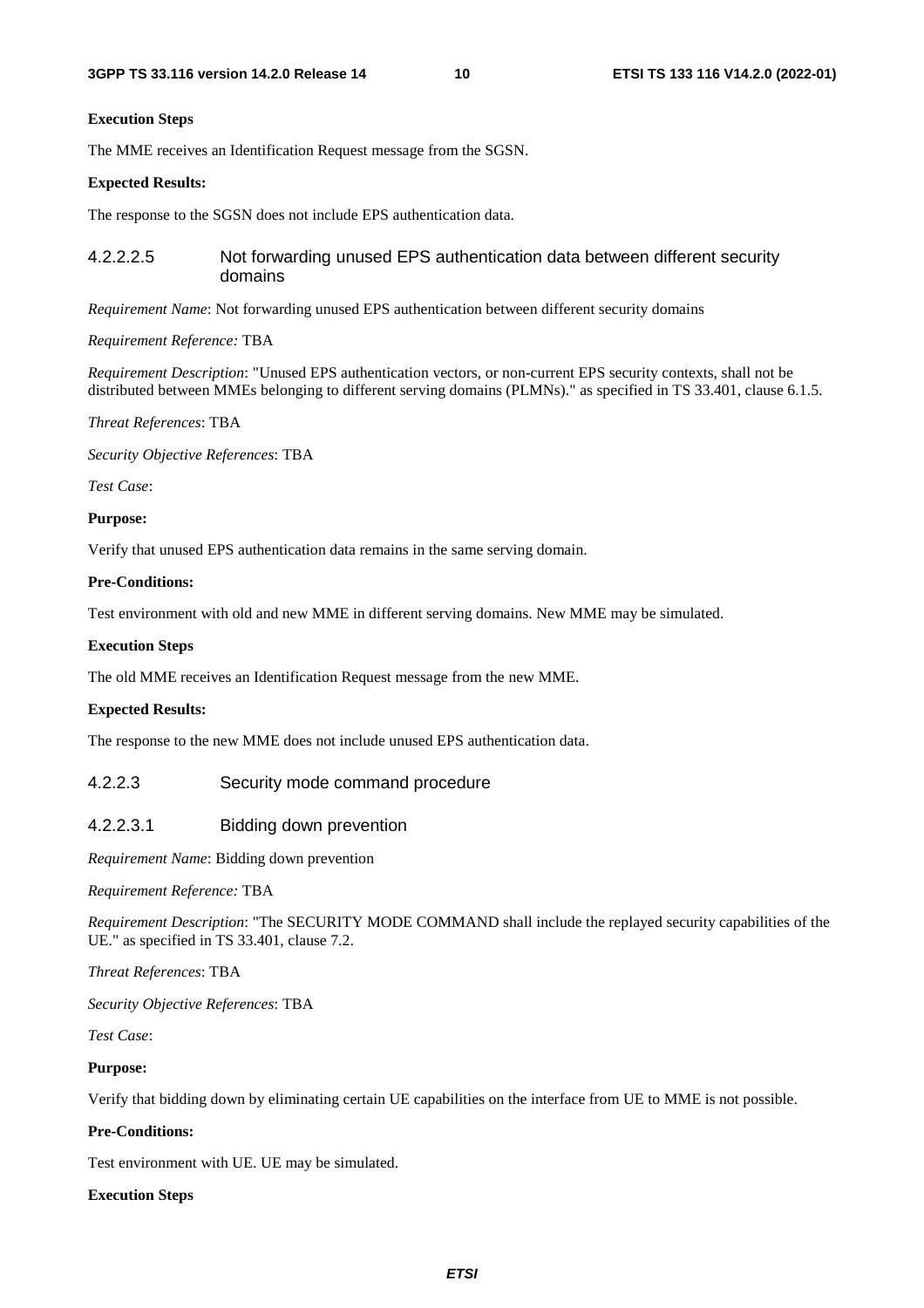Attach request message includes security capabilities of the UE.

#### **Expected Results:**

MME includes the same security capabilities of the UE in the SECURITY MODE COMMAND message.

#### 4.2.2.3.2 NAS integrity algorithm selection and use

*Requirement Name*: NAS integrity algorithm selection

#### *Requirement Reference:* TBA

*Requirement Description*: "The MME shall protect the SECURITY MODE COMMAND message with the integrity algorithm, which has the highest priority according to the ordered lists." as specified in TS 33.401, clause 7.2.4.3.1."

NOTE: The text in TS 33.401, clause 7.2.4.3.1 is somewhat incomplete. It should properly read: "…which has the highest priority according to the ordered lists and is contained in the UE EPS security capabilities."

*Threat References*: TBA

*Security Objective References*: TBA

*Test Case*:

#### **Purpose:**

Verify that NAS integrity protection algorithm is selected and applied correctly.

#### **Pre-Conditions:**

Test environment with UE. UE may be simulated.

#### **Execution Steps**

The MME sends the SECURITY MODE COMMAND message. The UE replies with the SECURITY MODE COMPLETE message.

#### **Expected Results:**

- 1. The MME has selected the integrity algorithm which has the highest priority according to the ordered lists and is contained in the UE EPS security capabilities. The MME checks the message authentication code on the SECURITY MODE COMPLETE message.
- 2. The MAC in the SECURITY MODE COMPLETE is verified, and the NAS integrity protection algorithm is selected and applied correctly.

#### 4.2.2.3.3 NAS NULL integrity protection

*Requirement Name*: NAS NULL integrity protection

#### *Requirement Reference:* TBA

*Requirement Description*: "EIA0 shall only be used for unauthenticated emergency calls." as specified in TS 33.401, clause 5.1.4.1."

*Threat References*: TBA

*Security Objective References*: TBA

*Test Case*:

#### **Purpose:**

Verify that NAS NULL integrity protection algorithm is used correctly.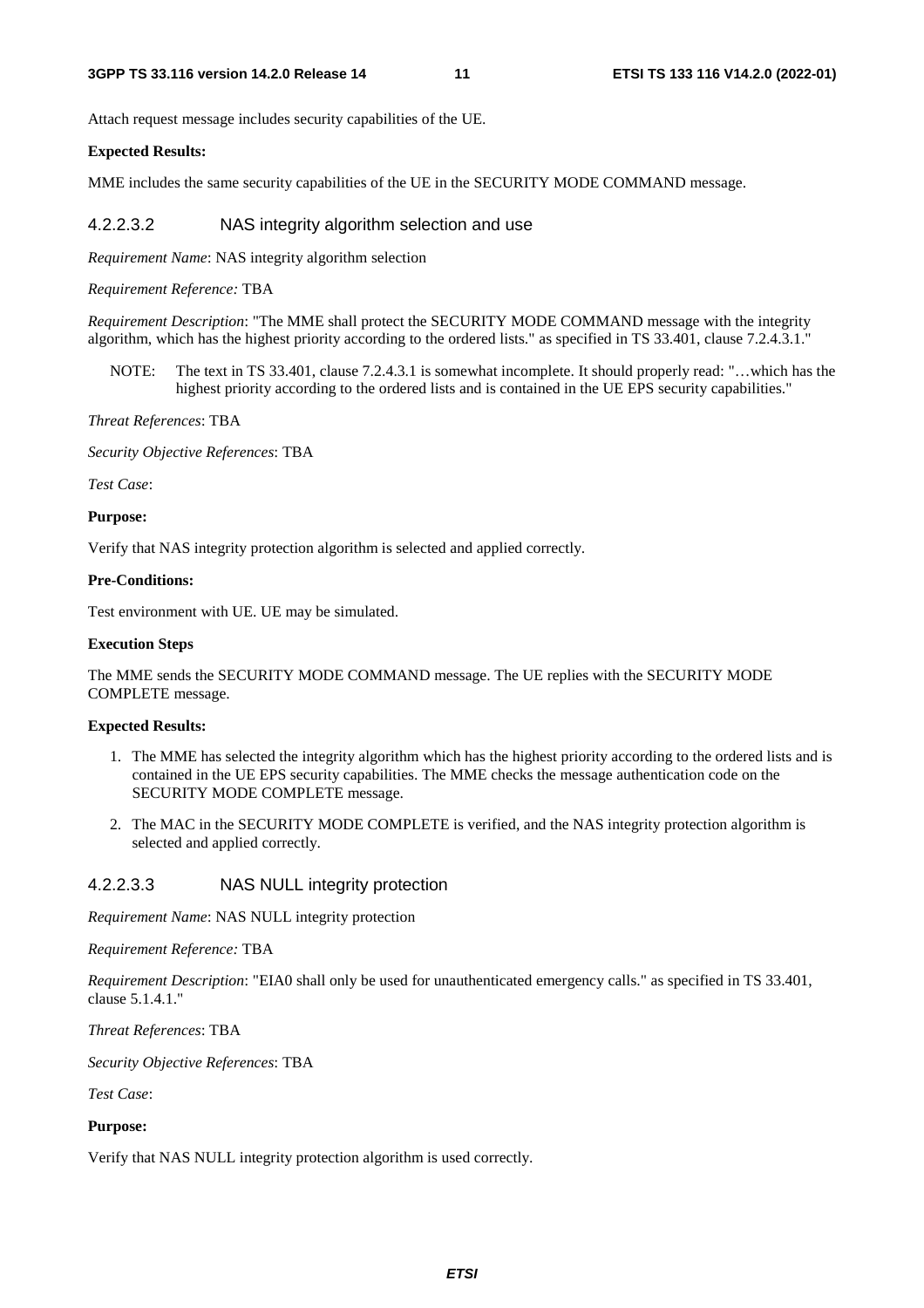#### **Pre-Conditions:**

Test environment with UE. UE may be simulated.

#### **Execution Steps**

The MME sends the SECURITY MODE COMMAND message after successful UE authentication.

#### **Expected Results:**

The selected integrity algorithm is different from EIA0.

### 4.2.2.3.4 NAS confidentiality protection

*Requirement Name*: NAS confidentiality protection

*Requirement Reference:* TBA

*Requirement Description*: "The UE…sends the NAS security mode complete message to MME ciphered and integrity protected." as specified in TS 33.401, clause 7.2.4.3.1."

#### *Threat References*: TBA

*Security Objective References*: TBA

*Test Case*:

#### **Purpose:**

Verify that NAS confidentiality protection algorithm is applied correctly.

#### **Pre-Conditions:**

Test environment with UE. UE may be simulated.

#### **Execution Steps**

The MME receives the SECURITY MODE COMPLETE message without confidentiality protection.

#### **Expected Results:**

If a confidentiality algorithm different from EEA0 was selected the MME rejects the message.

### 4.2.2.4 Security in intra-RAT mobility

#### 4.2.2.4.1 Bidding down prevention in X2-handovers

*Requirement Name*: Bidding down prevention in X2-handovers

*Requirement Reference:* TBA

*Requirement Description*: "The MME shall verify that the UE EPS security capabilities received from the eNB are the same as the UE EPS security capabilities that the MME has stored." as specified in TS 33.401, clause 7.2.4.2.2."

*Threat References*: TBA

*Security Objective References*: TBA

*Test Case*:

#### **Purpose:**

Verify that bidding down is prevented in X2-handovers.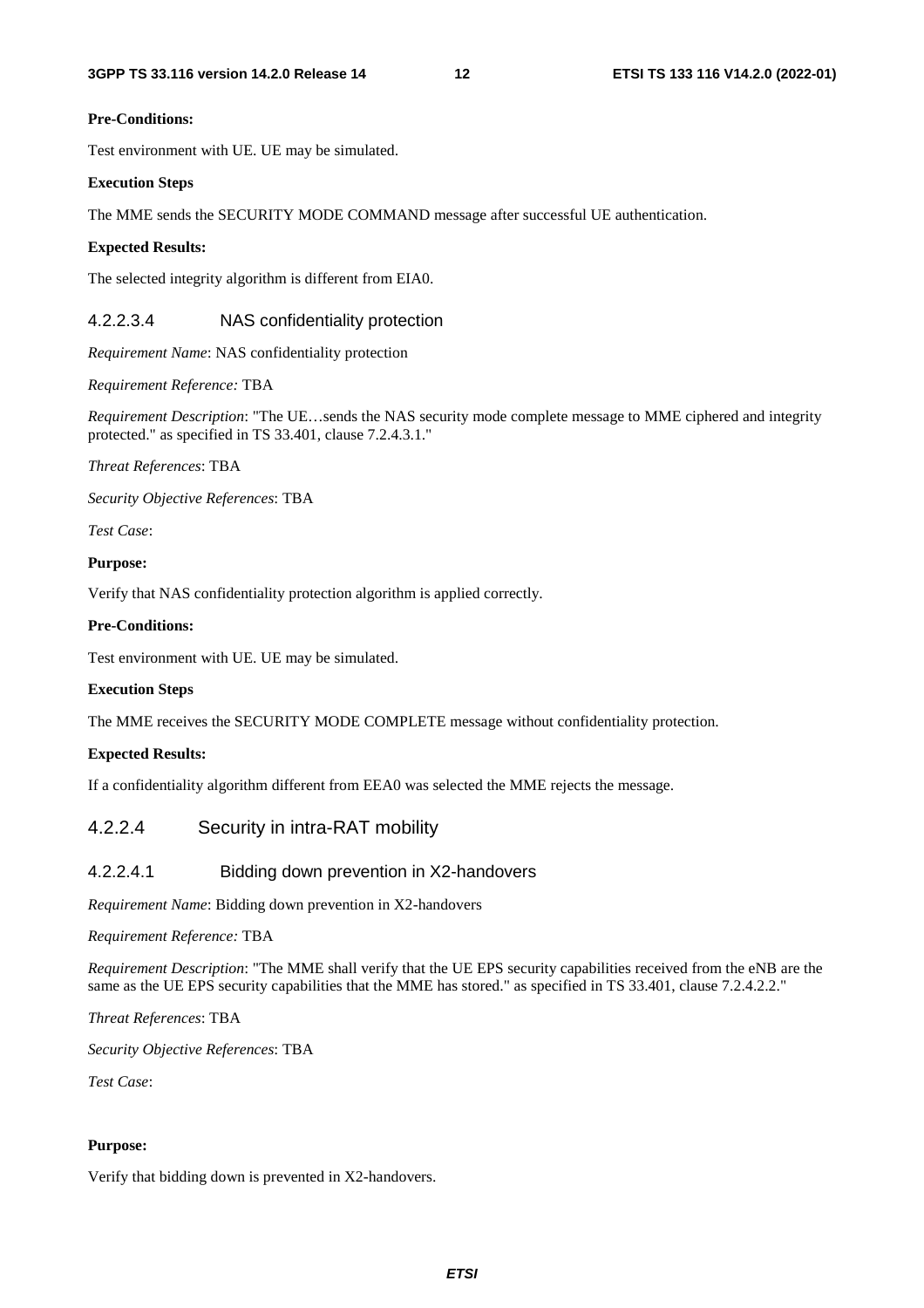#### **Pre-Conditions:**

Test environment with (target) eNB. eNB may be simulated.

The MME is configured to log the event of a UE EPS security capability mismatch.

#### **Execution Steps**

The MME receives the path-switch message with the UE EPS security capabilities different from the ones stored in the MME for that UE.

#### **Expected Results:**

The MME logs the event.

#### 4.2.2.4.2 NAS integrity protection algorithm selection in MME change

*Requirement Name*: NAS integrity protection algorithm selection in MME change

*Requirement Reference:* TBA

*Requirement Description*: "In case there is change of MMEs and algorithms to be used for NAS, the target MME shall initiate a NAS security mode command procedure and include the chosen algorithms and the UE security capabilities (to detect modification of the UE security capabilities by an attacker) in the message to the UE (see clause 7.2.4.4). The MME shall select the NAS algorithms which have the highest priority according to the ordered lists (see clause 7.2.4.3.1)." as specified in TS 33.401, clause 7.2.4.3.2."

*Threat References*: TBA

*Security Objective References*: TBA

*Test Case*:

#### **Purpose:**

Verify that NAS integrity protection algorithm is selected correctly.

#### **Pre-Conditions:**

Test environment with source and target MME. Source MME may be simulated.

#### **Execution Steps**

The target MME receives the UE EPS security capabilities and the NAS algorithms used by the source MME from the source MME over the S10 interface. The target MME selects the NAS algorithms which have the highest priority according to the ordered lists. The lists are assumed such that the algorithms selected by the target MME are different from the ones received from the source MME.

#### **Expected Results:**

The target MME initiates a NAS security mode command procedure and include the chosen algorithms and the UE security capabilities.

#### 4.2.2.5 Security in inter-RAT mobility

#### 4.2.2.5.1 No access with 2G SIM via idle mode mobility

*Requirement Name*: Idle mode mobility into E-UTRAN forbidden for GSM subscribers

#### *Requirement Reference:* TBA

*Requirement Description*: "In case the MM context in the Context Response/SGSN Context Response indicates GSM security mode, the MME shall abort the procedure." as specified in TS 33.401, clause 9.1.2.

#### *Threat References*: TBA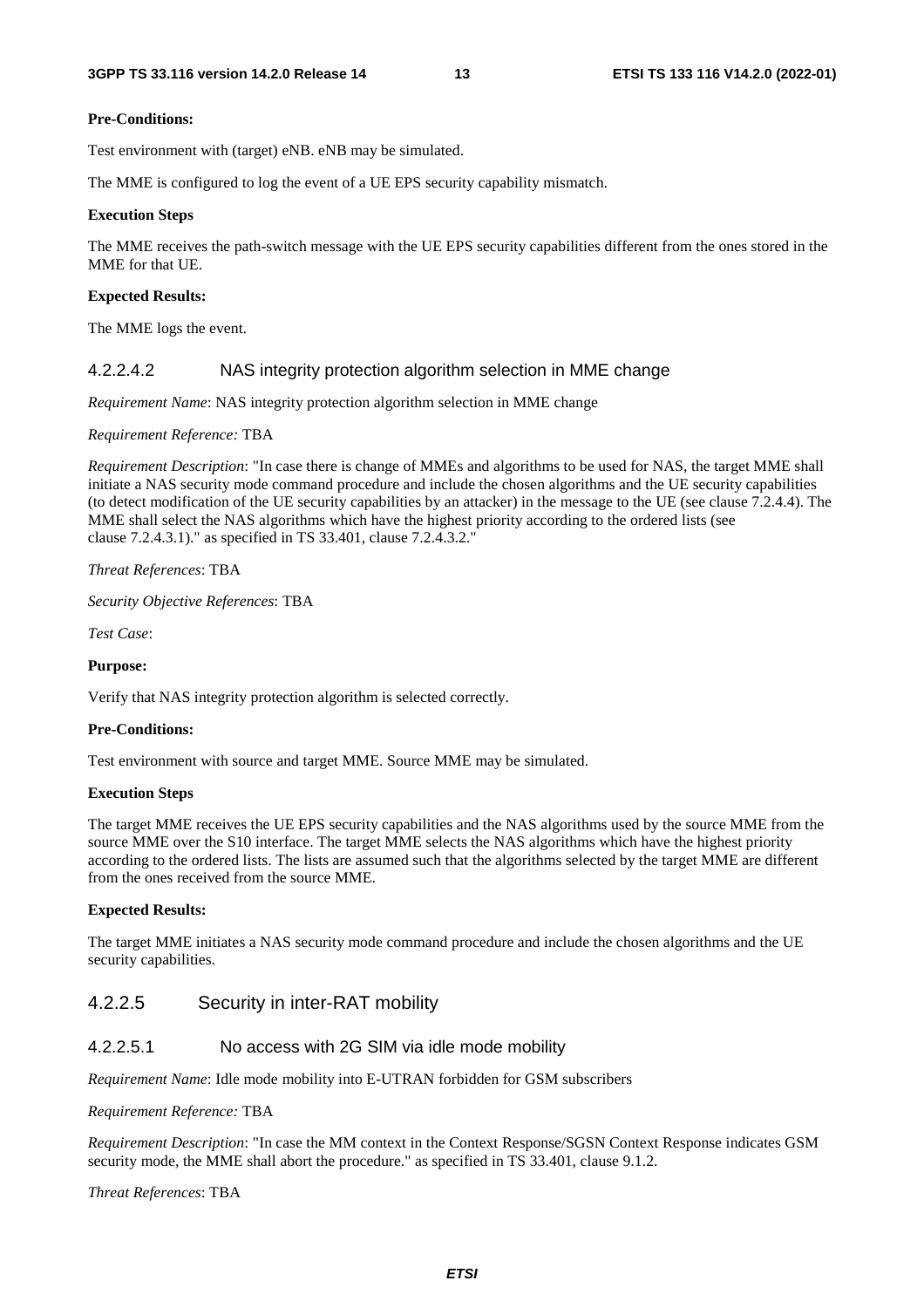*Security Objective References*: TBA

*Test Case*:

#### **Purpose:**

Verify that 2G subscribers cannot obtain service in EPS via idle mode mobility.

#### **Pre-Conditions:**

Test environment with source SGSN and target MME. Source SGSN may be simulated.

**Execution Steps:** The target MME receives the MM context in the Context Response indicating GSM security mode.

**Expected Results:** The MME aborts the procedure by acknowledging the Context Response from the SGSN with an appropriate failure cause.

#### 4.2.2.5.2 No access with 2G SIM via handover

*Requirement Name*: Handover into E-UTRAN forbidden for GSM subscribers

*Requirement Reference:* TBA

*Requirement Description*: "In case the MM context in the Forward relocation request message indicates GSM security mode (i.e. it contains a Kc), the MME shall abort the non-emergency call procedure." as specified in TS 33.401, clause 9.2.2.

*Threat References*: TBA

*Security Objective References*: TBA

*Test Case*:

#### **Purpose:**

Verify that GSM subscribers cannot obtain service in EPS via handovers.

#### **Pre-Conditions:**

Test environment with source SGSN and target MME. Source SGSN may be simulated.

**Execution Steps:** The target MME receives the MM context in the Forward Location Request message indicating GSM security mode.

**Expected Results:** The MME aborts the procedure by responding to the Forward Relocation Request from the SGSN with an appropriate failure cause.

#### 4.2.2.5.3 No access with 2G SIM via SRVCC

*Requirement Name*: SRVCC into E-UTRAN forbidden for GSM subscribers

*Requirement Reference:* TBA

*Requirement Description*: "If the MME receives a GPRS Kc' from the source MSC server enhanced for SRVCC in the CS to PS HO request, the MME shall reject the request." as specified in TS 33.401, clause 14.3.1.

*Threat References*: TBA

*Security Objective References*: TBA

*Test Case*:

#### **Purpose:**

Verify that GSM subscribers cannot obtain service in EPS via SRVCC into E-UTRAN.

#### **Pre-Conditions:**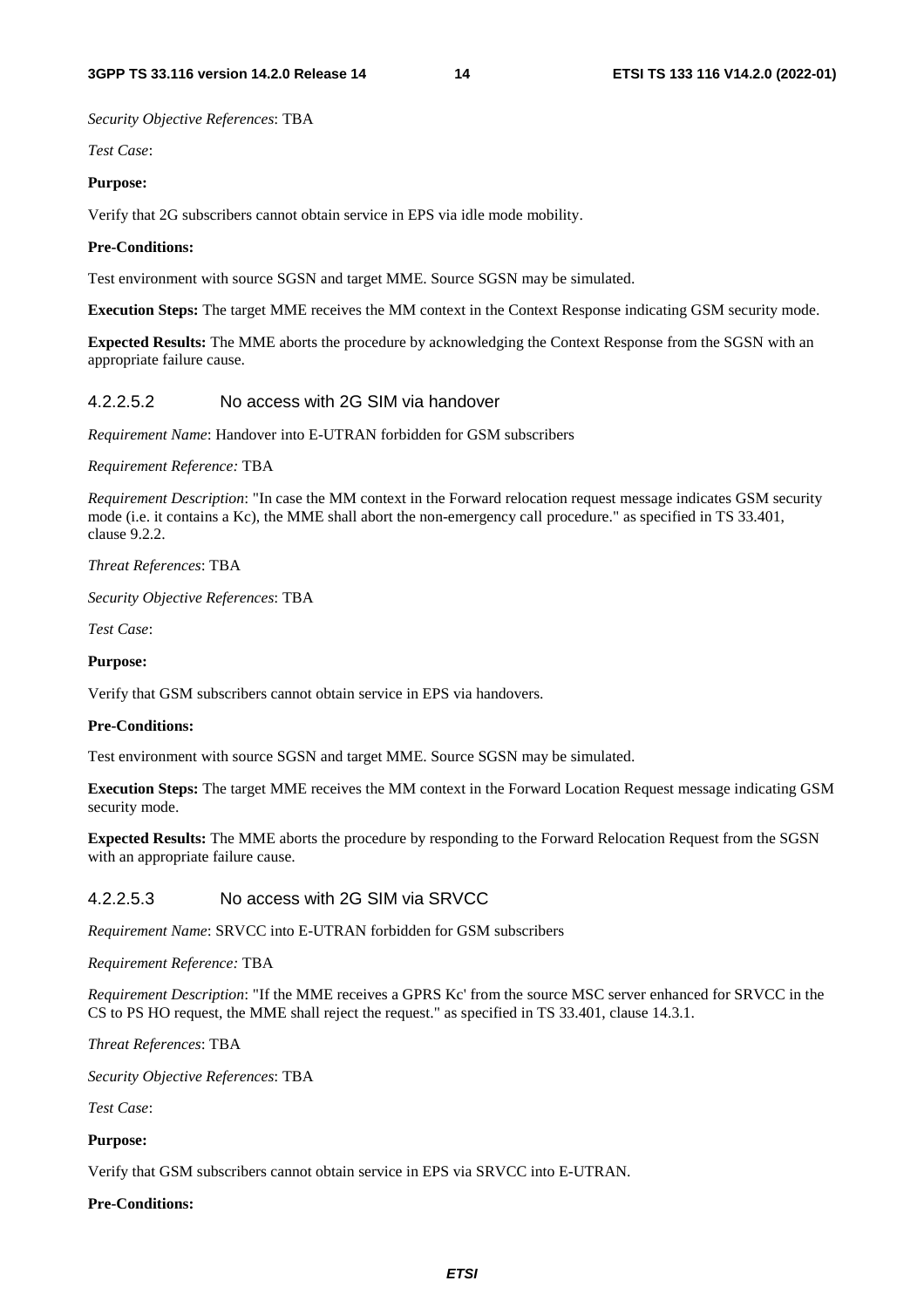Test environment with source MSC server and target MME. Source MSC server may be simulated.

#### **Execution Steps**

The target MME receives the GPRS Kc' and the CKSN'<sub>PS</sub> in the CS to PS handover request.

#### **Expected Results:**

The MME rejects the request.

### 4.2.2.6 Security Aspects of IMS Emergency Session Handling

### 4.2.2.6.1 Authentication failure for emergency bearers

NOTE: The use of NULL integrity is addressed in clause D.3.2.3.3.

*Requirement Name*: Emergency bearer establishment when authentication fails

*Requirement Reference: TS 33.401[5], clause 15.1.*

*Requirement Description*: "The MME or UE shall always release any established non-emergency bearers, when the authentication fails in the UE or in the MME." as specified in TS 33.401, clause 15.1.

*Threat References*: TBA

*Security Objective References*: TBA

*Test Case*:

#### **Purpose:**

Ensure that the MME enforces that only emergency bearers can be used without successful authentication.

#### **Pre-Conditions:**

Test environment with MME and UE. UE may be simulated. The serving network policy allows unauthenticated IMS Emergency Sessions.

#### **Execution Steps**

The UE sends the initial attach request for EPS emergency bearer services, then the MME initiates an authentication, which fails. The UE attached for EPS emergency bearer services sends the PDN Connectivity request for EPS nonemergency bearer services.

#### **Expected Results:**

The MME allows to continue the set up of the emergency bearer, and will reject the PDN Connectivity request for EPS non-emergency bearer services.

# 4.2.3 Technical Baseline

### 4.2.3.1 Introduction

This clause provides baseline technical requirements.

#### 4.2.3.2 Protecting data and information

#### 4.2.3.2.1 Protecting data and information – general

There are no MME-specific additions to clause 4.2.3.2.1 of TS 33.117.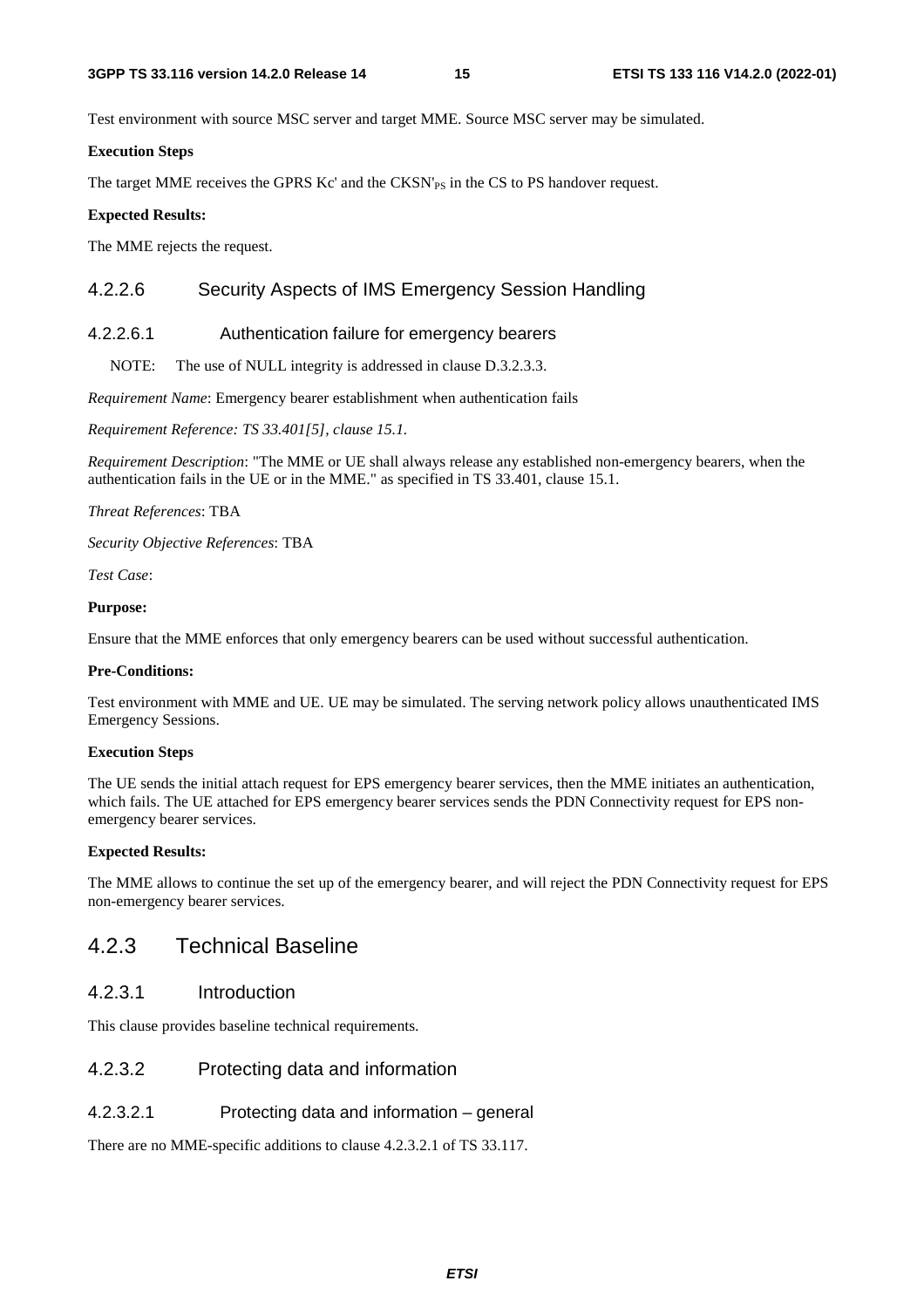#### 4.2.3.2.2 Protecting data and information – unauthorized viewing

There are no MME-specific additions to clause 4.2.3.2.2 of TS 33.117.

#### 4.2.3.2.3 Protecting data and information in storage

There are no MME-specific additions to clause 4.2.3.2.3 of TS 33.117.

### 4.2.3.2.4 Protecting data and information in transfer

There are no MME-specific additions to clause 4.2.3.2.4 of TS 33.117:

#### 4.2.3.2.5 Logging access to personal data

There are no MME-specific additions to clause 4.2.3.2.5 of TS 33.117.

#### 4.2.3.3 Protecting availability and integrity

There are no MME-specific additions to clause 4.2.3.3 of TS 33.117.

#### 4.2.3.4 Authentication and authorization

There are no MME-specific additions to clause 4.2.3.4.

### 4.2.3.5 Protecting sessions

There are no MME-specific additions to clause 4.2.3.5 of TS 33.117.

### 4.2.3.6 Logging

All text from TS 33.117, clause 4.2.3.6 also applies to MMEs. There are no MME-specific adaptations or additions to this text.

# 4.2.4 Operating Systems

There are no MME-specific additions to clause 4.2.4 of TS 33.117.

### 4.2.5 Web Servers

There are no MME-specific additions to clause 4.2.5 of TS 33.117.

### 4.2.6 Network Devices

All text from TS 33.117, clause 4.2.6 also applies to MMEs. There are no MME-specific adaptations or additions to this text.

# 4.3 MME-specific adaptations of hardening requirements and related test cases

4.3.1 Introduction

### 4.3.2 Technical Baseline

All text from TS 33.117, clause 4.3.2 also applies to MMEs. There are no MME-specific adaptations or additions to this text.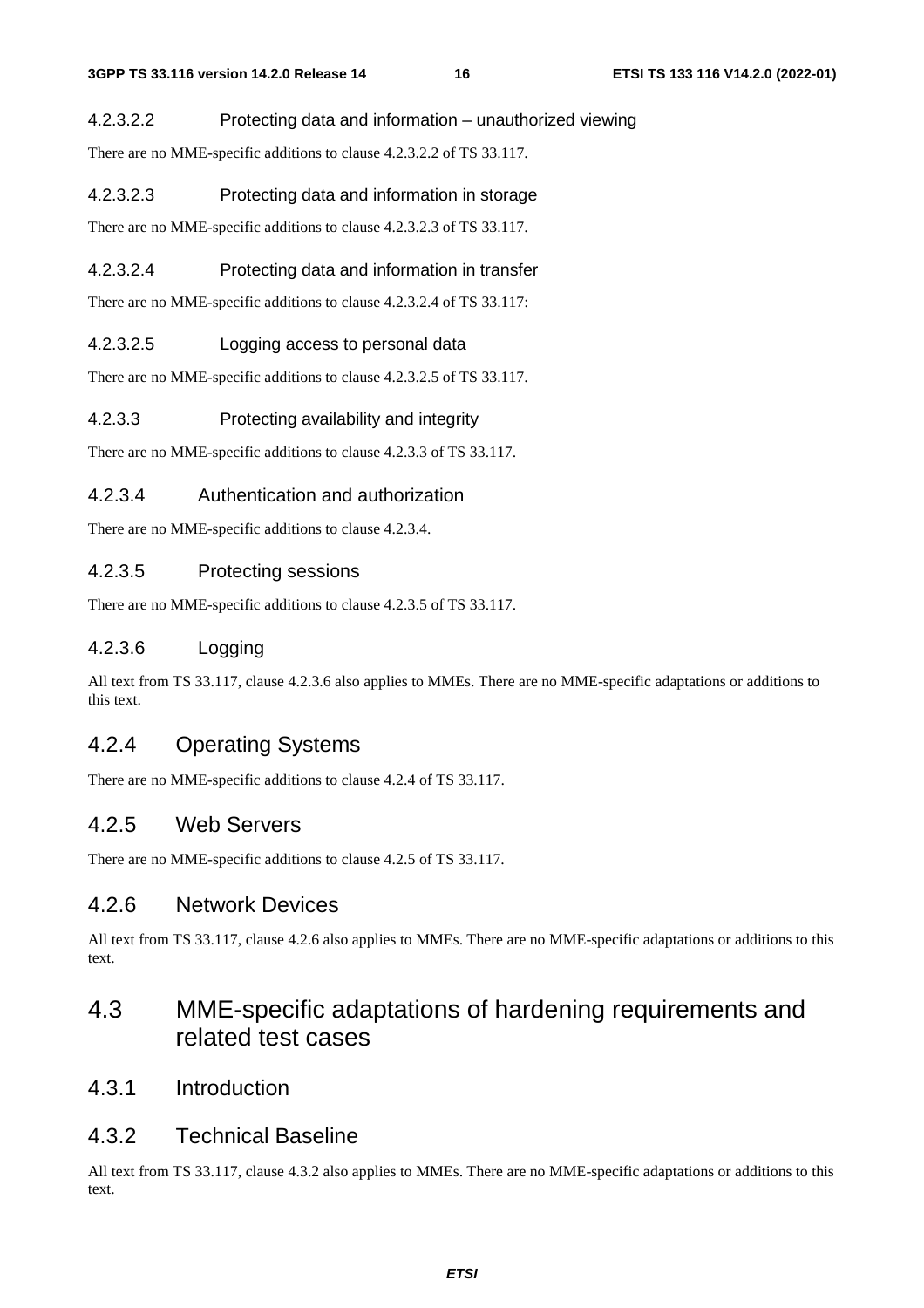# 4.3.3 Operating Systems

There are no MME-specific additions to clause 4.3.3 of TS 33.117.

## 4.3.4 Web Servers

There are no MME-specific additions to clause 4.3.4 of TS 33.117.

## 4.3.5 Network Devices

There are no MME-specific additions to clause 4.3.5 of TS 33.117.

# 4.4 MME-specific adaptations of basic vulnerability testing requirements and related test cases

All text from TS 33.117, clause 4.4 also applies to MMEs. There are no MME-specific adaptations or additions to this text.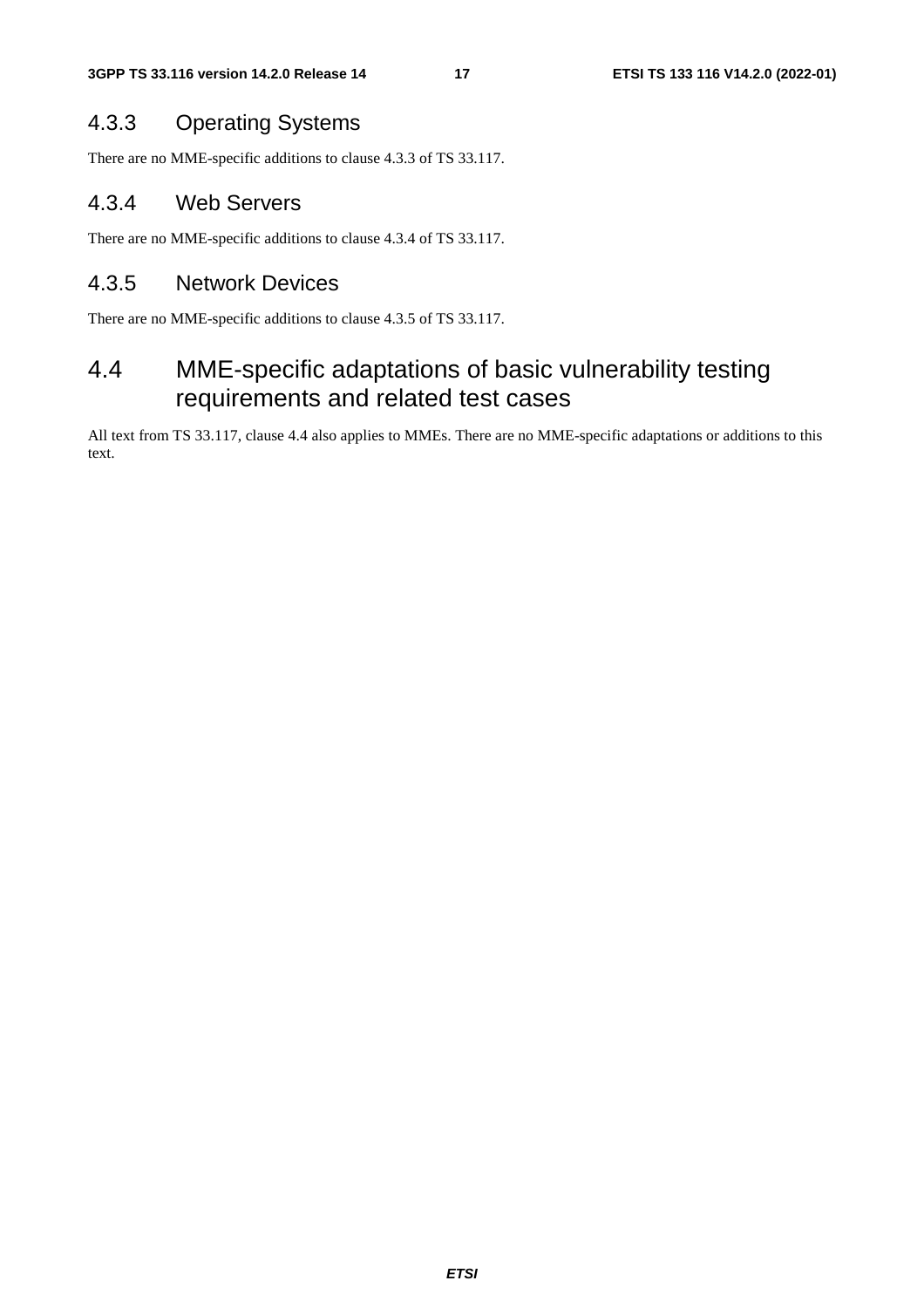# Annex A (informative): Change history

| <b>Change history</b> |                |             |           |            |     |                                        |                       |
|-----------------------|----------------|-------------|-----------|------------|-----|----------------------------------------|-----------------------|
| date                  | <b>Meeting</b> | <b>TDoc</b> | <b>CR</b> | <b>Rev</b> | Cat | Subject/Comment                        | <b>New</b><br>version |
| 09-2016               | SA#73          | SP-160572   |           |            |     | Presented for approval                 | 2.0.0                 |
| 09-2016               | SA#73          |             |           |            |     | Upgrade to change control version      | 14.0.0                |
| 06-2017               | SA#76          | SP-170423   | 0001      |            | F   | Resolution of editor's notes in 33.116 | 14.1.0                |
| 2021-12               | SA#94e         | SP-211369   | 0002      |            | F   | Clarification on the emergency test    | 14.2.0                |